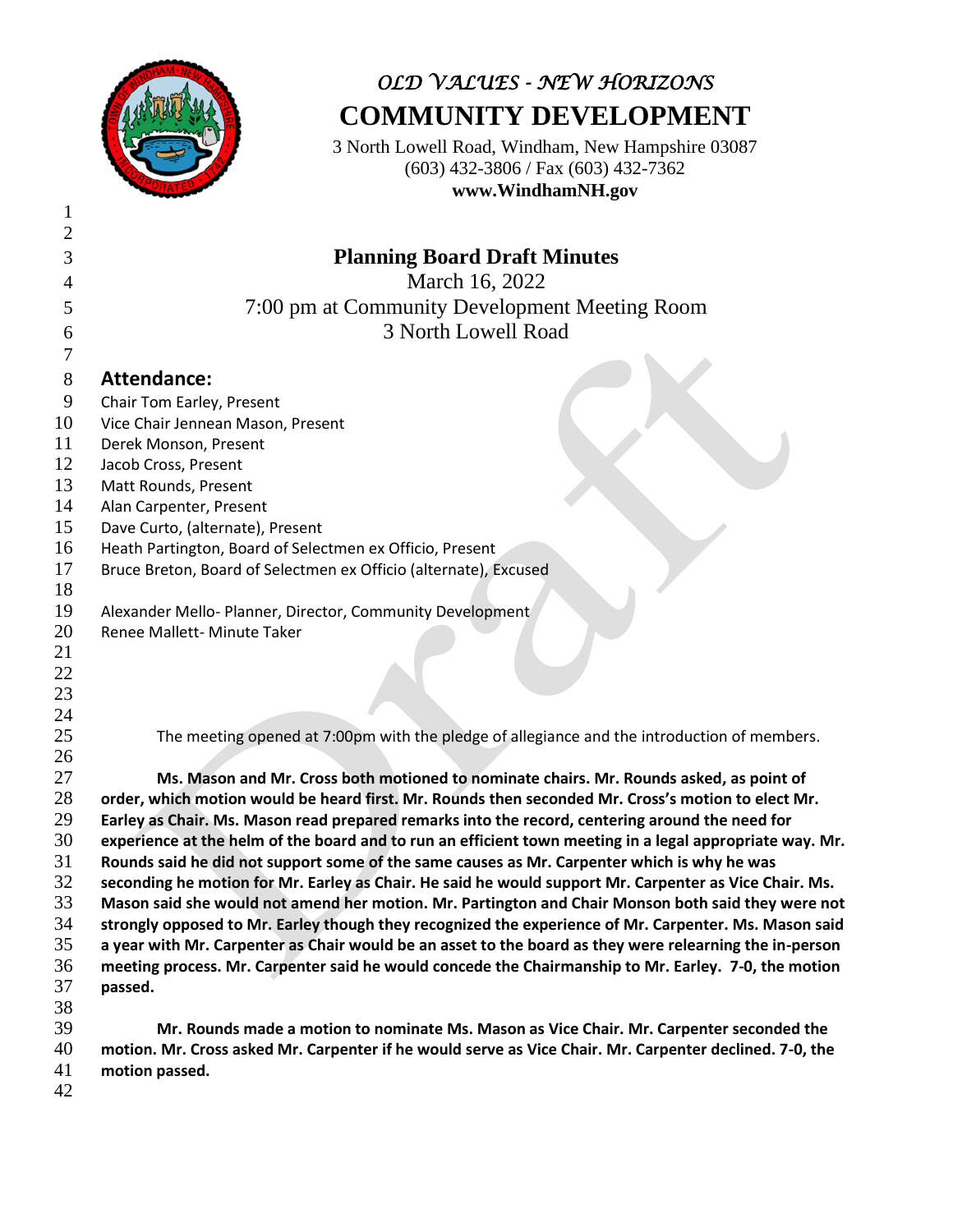Chair Earley thanked Mr. Monson for his service as Chair of the board. Some changes were then made to the order of the hearing of the cases, due to scheduling concerns of the applicants

- 
- 

## **Case 2022-06 – 42 Gaumont Street (Parcel 16-E-32); Major WPOD Application; Zone – Residential District A and WPOD**

 Mr. Maynard representing this application to add 135 square feet to a previously approved 480 square foot addition. Vice Chair Mason confirmed with Mr. Mello that the application was complete and appropriate. Mr. Mello said the application had gone before Mr. Keach and Conservation with no additional comments. 

 **Mr. Cross made a motion to approve Case 2022-06 as presented, contingent on all items from the May 14, 2021 Keach-Nordstrom memo being met to staff's satisfaction. 7-0, the motion passed.**  

 **Case 2021-62 – 47 N. Lowell Road (Parcel 11-A-885); Preliminary Site Plan; Zone – Residence B District and Watershed Protection Overlay District (WWPD)**

 Mr. Shayne Gendron representing this application for a fifty-seven unit development, with a club house, and other improvements. Mr. Gendron reviewed some changes that have been made to the project since last seen by the board. Some amenities have ben added as well as a reconfiguration to the road.

 Mr. Rounds asked if Conservation's previous comments about eliminating two units still applied. Mr. Gendron said the edited plan took all units and driveways out of the WWPD. Mr. Cross was favorable to the change to the loop design as opposed to the previous grid like layout.

 Mr. Curto said Conservation had not seen this revised plan, but he personally liked the new design. He asked if the development would use separate septic units. Mr. Gendron said that it would be a mix of shared and individual. Mr. Curto said he thought the new plan was better designed for emergency services. Mr. Carpenter said he would like to see the surrounding parcels and the location of their wells.

 Mr. Zohdi said the parcel was abutted by a nursing home and a condominium development. He said Pennichuck wanted to put a large water system with a pump house on an adjoining lot. Mr. Carpenter said he would still like to see the location and that he thought the other abutters would like to know.

 Mr. Gendron confirmed this would be a private road, with condominium style units. Mr. Zohdi said the applicant had no preference about the possibility of connection to Cardinal Road. He said if the board didn't want the connection, it could be replaced by a closed cul de sac. Mr. Zohdi said fire and police had expressed an interest in the connection and that gating it could be a compromise.

 Mr. Rounds said he was very open to abutter opinion but that the board had been working on minimizing cul de sacs and improving connectivity. Mr. Monson asked if the Selectmen had been approached about the connectivity to Cardinal Road. Mr. Monson said this would be an ideal location for workforce housing and asked if some of the smaller units could be slated as affordable housing. Mr. Zohdi said he did not think the applicant was interested in that, considering the cost of construction right now. Mr. Gendron said they were not pursing waivers at this point but that could change as the details were engineered.

82 Mr. Cross said that elections had consequences and that the board would be having a much different discussion if the residents had voted differently. Vice Chair Mason asked about the grade of the road. Mr. Zohdi said the first 200 feet was at 4%. Mr. Curto asked if the applicant would consider a rain garden for the water retention area and Mr. Zohdi said it would be added.

- **Chair Earley opened the session to public comment.** 
	- March 16, 2022 Planning Board Minutes Draft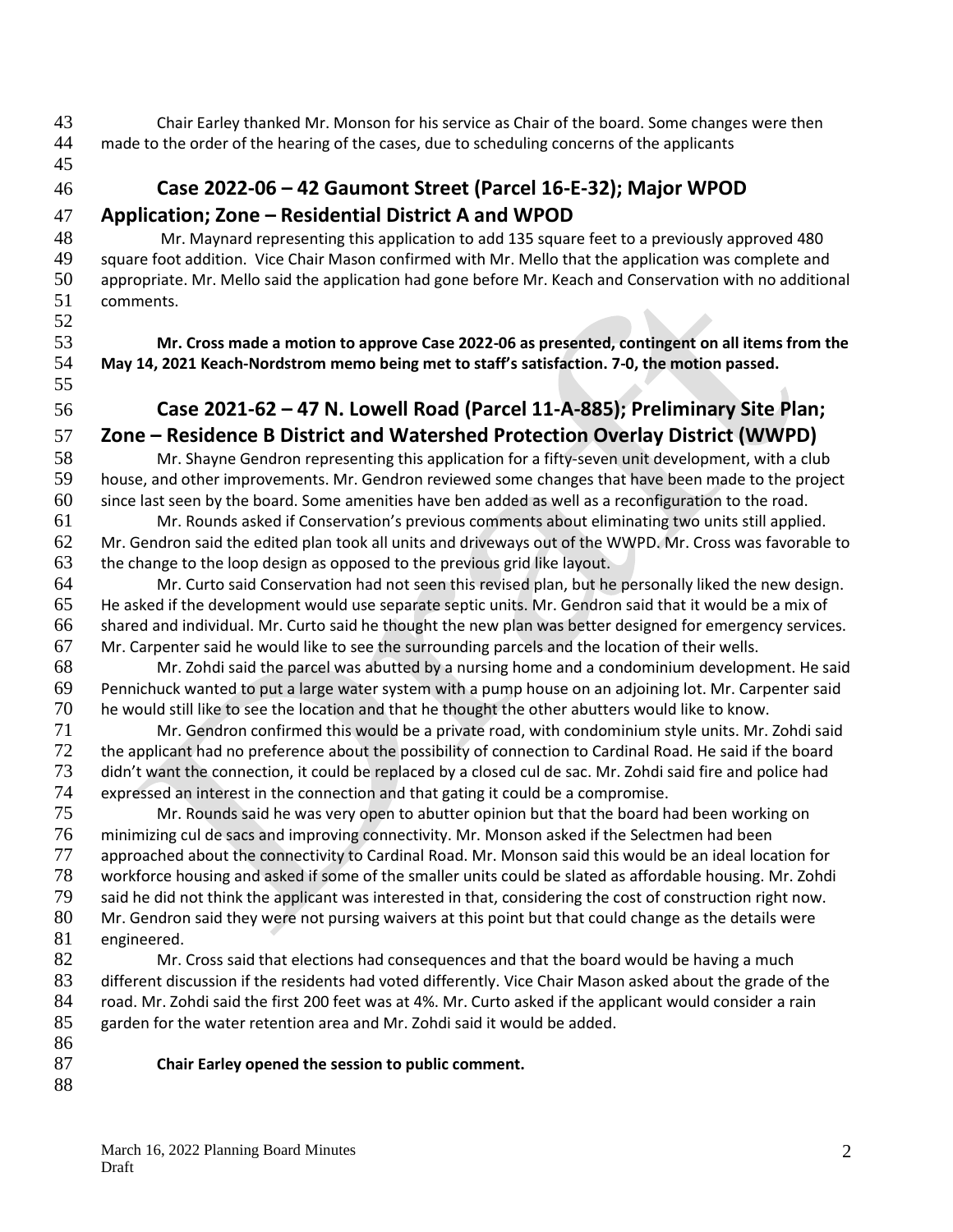- Stephen Christianson said little changes in traffic had big consequences for this neighborhood. He said its walkability had been impacted already and he had concerns about the potential of Cardinal being connected to this proposed development. He said efforts had been made to slow traffic in this area of town before. He also hoped the walking trails would be open to the public.
- Tom Maninno thanked the board for their service to the town. He shared concerns about the intersection with Oriole and Cardinal. He asked to have it looked at as a safety issue. He said snow storage limited visibility for drivers.
- 

## **Chair Earley closed the session to public comment.**

 Mr Carpenter said the connectivity of Oriole and Cardinal should be reconsidered. He said after hearing abutter comments he thought limiting it was needed, particularly as this was a private road that would become a through road handling a large amount of secondary traffic. He thought it was unfair to expect the neighborhood to pay for the wear and tear on what would essentially be a town road. He and Mr. Partington thought the road should be gated. Mr. Rounds asked if fire and safety had an issue with the 4% grade. Mr. Mello said TRC had not yet seen the latest iteration of this plan.

- **Mr. Carpenter made a motion to close the preliminary discussion on Case 2021-62. Mr. Cross seconded the motion. 7-0, the motion passed.**
- **Case 2022-03 – 1 & 7 Indian Rock Road (Parcels 11-A-450 & 11-A-500); Major Final Site Plan; Final Subdivision, and WWPD Special Permit; Zone – Village Center**
- **District**
- Mr. Karl Dubay representing this application to build a restaurant, a commercial building, and an residential neighborhood. Mr. Carpenter asked if there was a full and complete set of plans for this application. Mr. Mello said the final plan set was submitted to the board in January but that the case had been incorrectly noticed and was being reheard. Mr. Mello said the plan was complete and had all the necessary information, with some minor changes due to abutter input.
- Mr. Dubay said they were not expecting final approval at this meeting. He said the applicant was looking for feedback on the current edits and wanted to update the board. He said no density was being added to the plan and that additional buffers had been added.

## **Vice Chair Mason made a motion to re-open Case 2022-03, incorporating all of the public comments, notes, and minutes of January 16th , into the case file due to the noticing error from that meeting. Mr. Rounds seconded the motion. 6-1, the motion passed with Mr. Partington opposed as he did not think re-opening the case was appropriate procedure.**

127 Mr. McCarthy thanked abutters for their input and for working with him. He said four homes had been reconfigured, with fencing and landscaping added to increase privacy to the abutters and to protect their wells. He said they were looking for Planning Board feedback before re-submitting to Mr. Keach. At 130 Mr. Monson's questioning Mr. McCarthy clarified that the entire development would be serviced by two wells. He said the residential units would have sprinklers for fire suppression and a cistern had been added. Mr. Cross was in favor of the changes. He confirmed that the board would be receiving the full and 133 complete edited plan at the next meeting. Mr. McCarthy said they would and that it would include Keach<br>134 comments at that time. Vice Chair Mason said she would like the plan to go before the TRC again. comments at that time. Vice Chair Mason said she would like the plan to go before the TRC again.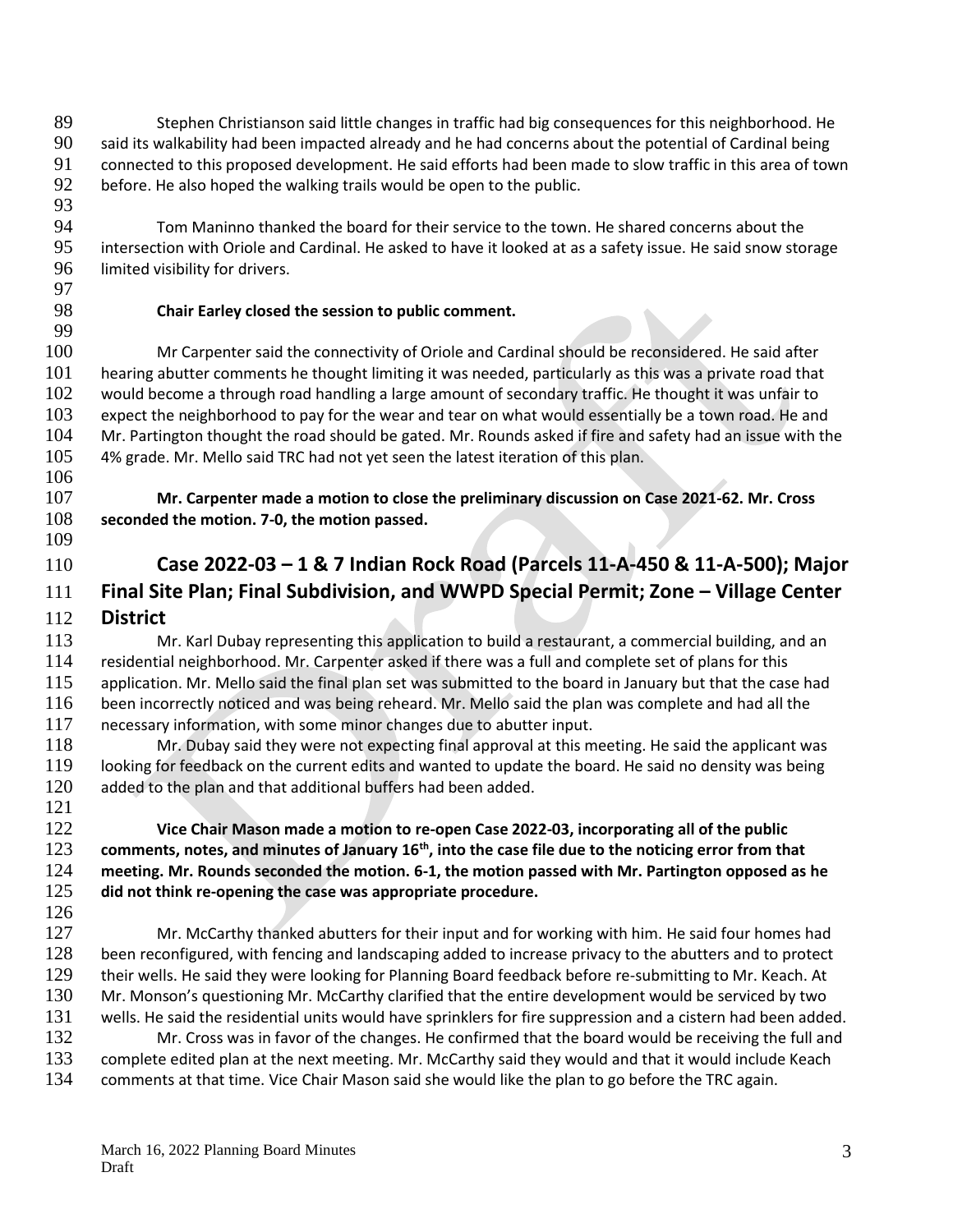Mr. Carpenter was concerned that the earthen berm shielding an abutter would not be enough to block visibility in the winter months. He said he would like confirmation from the abutter that they were 137 satisfied with the efforts that had been made. 138 Mr. Curto said he appreciated the rain garden and the additional landscaping. Mr. McCarthy said<br>139 they were looking at deeding the residential units as 55 plus, though they were not asking for any density they were looking at deeding the residential units as 55 plus, though they were not asking for any density bonuses. **Chair Earley opened the session to public comment.**  Wendy Williams asked if flat rooves were allowed in the Village Center District. Ms. Mallett explained the reasoning of the DRC, who were in favor of the restaurant featuring the flat roof. Matt Soucey thanked Mr. Carpenter for his concern about the visibility on his lot. He said he liked the flat roof. Traffic would always be his concern and he hoped the light change would happen sooner rather than later. David Sheldon said he would have been most impacted by the septic field and he thanked Mr. McCarthy for working with them to lower that impact. Stephan Christenson thanked Mr. McCarthy for his concern about the neighborhood and abutter impact. **Chair Earley closed the session to public comment.**  Mr. Dubay explained the trade-off in the septic loading between the buildings. He said the rotation 160 of the houses seen in this plan did not impact that. Mr. McCarthy explained that the subdivision aspect o this application was done so the plan met the zoning ordinance, as otherwise the residential homes would nee to be duplexes. Mr. Carpenter asked that town counsel confirm that the subdivision could be in the 163 same application. Chair Earley suggested that electric charging stations could be added to the parking lot. Mr. 165 Partington said the need for these charging stations had been pursued by the energy committee. **Mr. Carpenter made a motion to continue Case 2022-03 to May 4, 2022 at 7:00pm. Mr. Cross seconded the motion. 7-0, the motion passed. Old/New Business** Mr. Rounds said he had reconsidered the idea of the Planning Board working to repeal the HAB, as it could politicize the board. He said he would like the next board workshop to focus on the master plan. Mr. Partington said recount of the Master Plan funding article was taking place on Monday and the board 176 should wait for the outcome of that recount. Mr. Cross said he would like the board to reach out to the NHMA regarding their opinion on the HAB. Mr. Rounds thought the board should approach the Board of Selectmen first, so as to form a unified front.